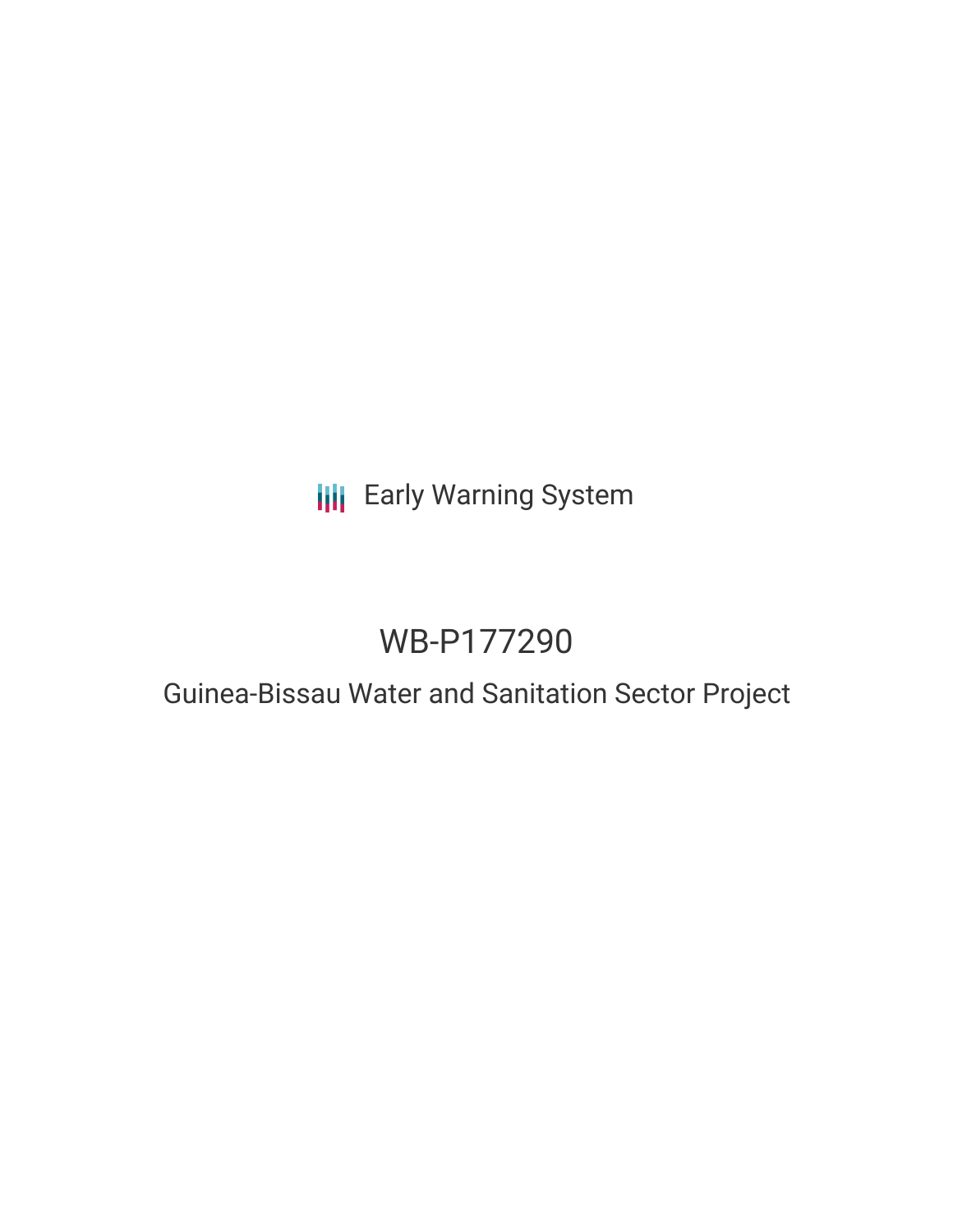

#### **Quick Facts**

| <b>Countries</b>              | Guinea-Bissau             |
|-------------------------------|---------------------------|
| <b>Financial Institutions</b> | World Bank (WB)           |
| <b>Status</b>                 | Proposed                  |
| <b>Bank Risk Rating</b>       | U                         |
| <b>Borrower</b>               | Republic of Guinea Bissau |
| <b>Sectors</b>                | Water and Sanitation      |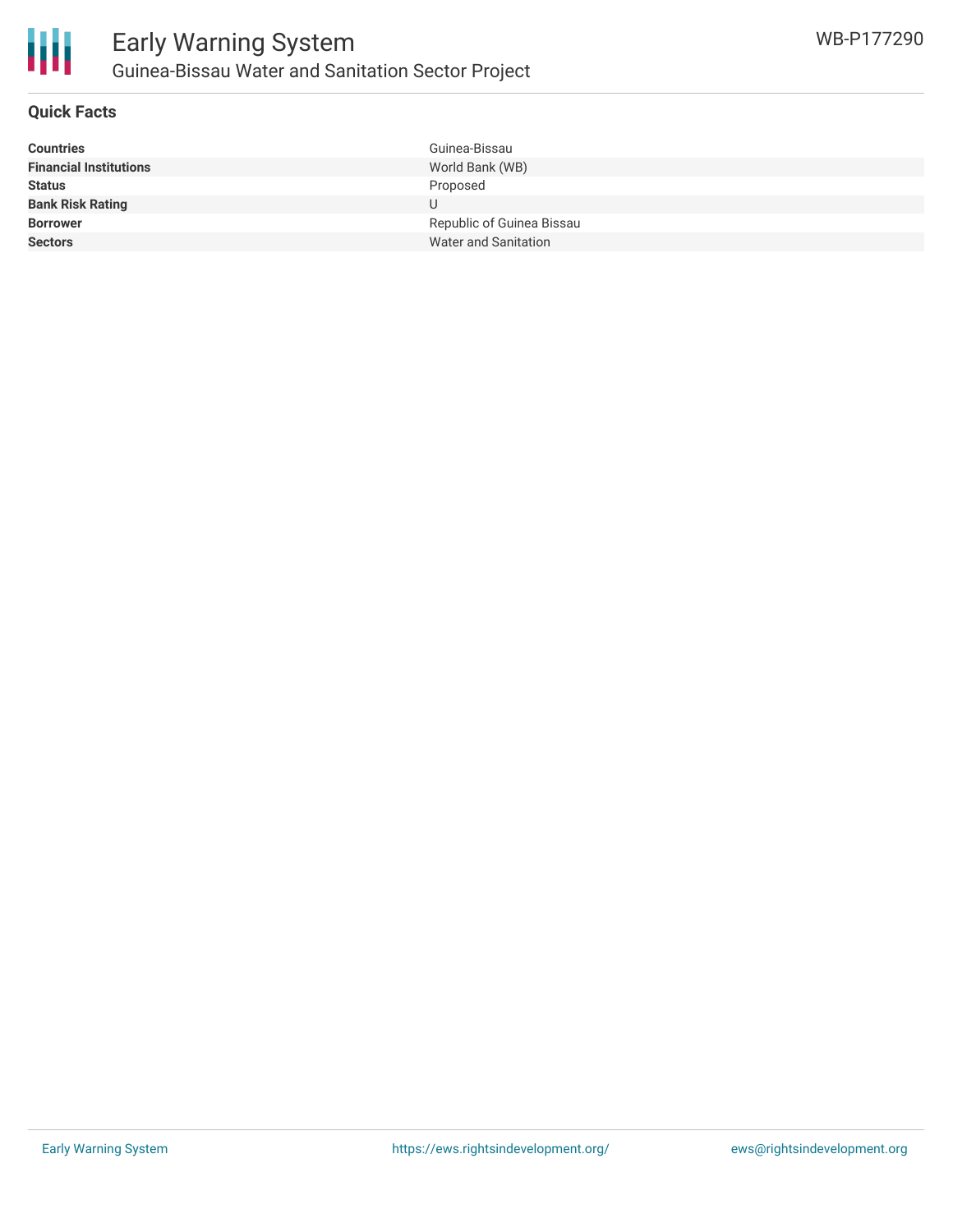

### **Project Description**

The project's development objective is to : (i) increase access to improved water and sanitation services in selected urban areas; a nd (ii) support institutional strengthening in the water sector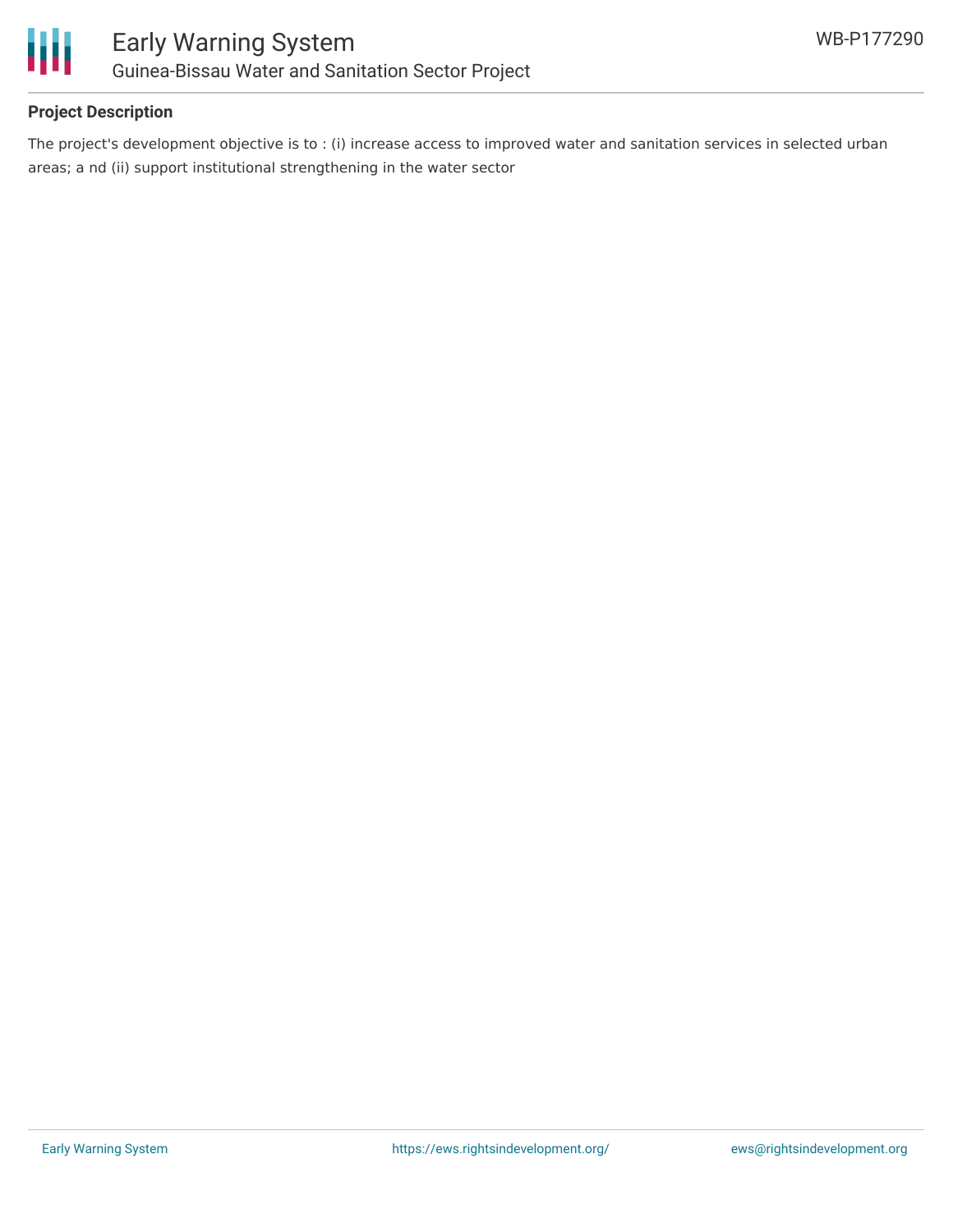

### **Investment Description**

World Bank (WB)